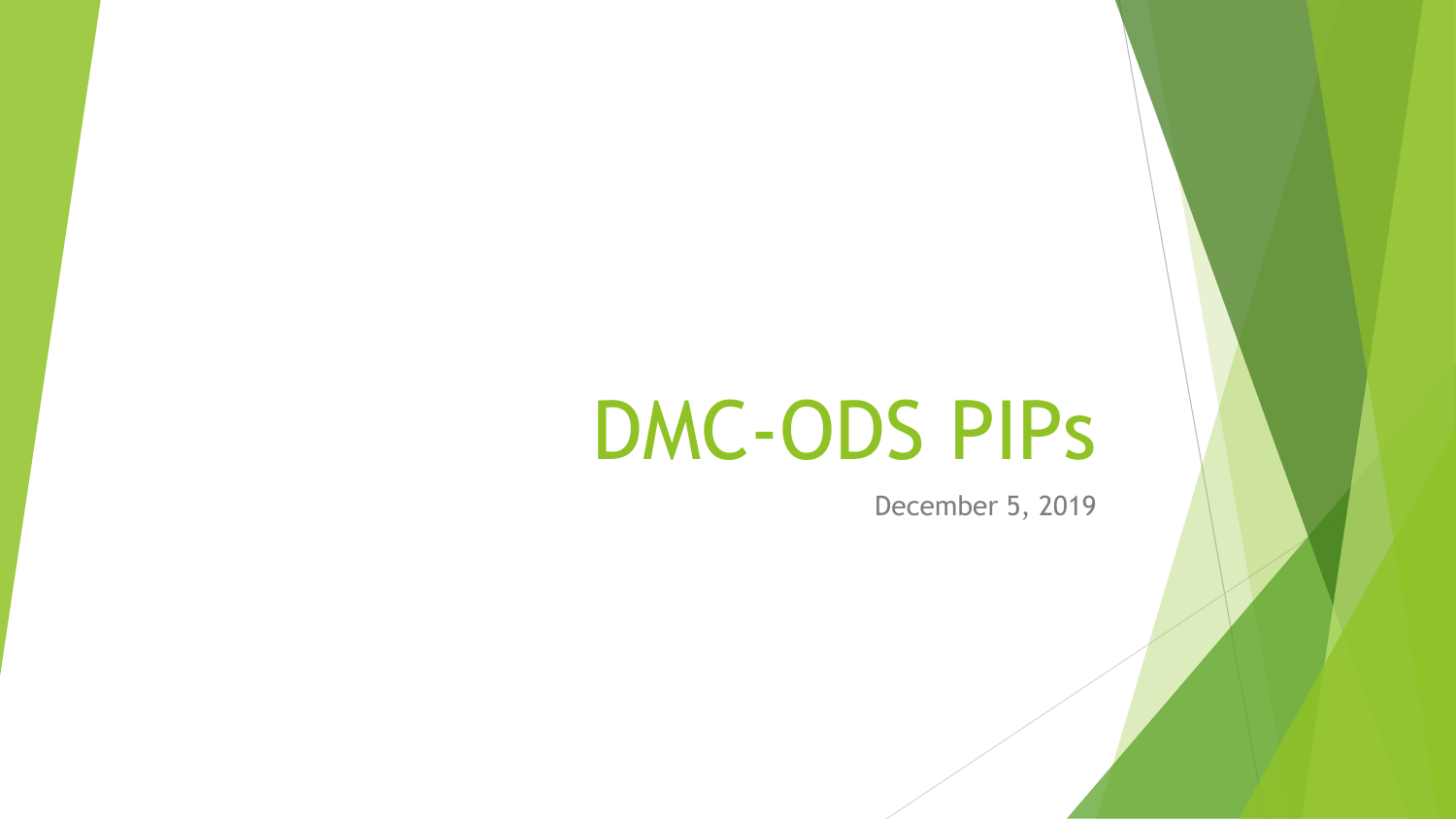# What is a PIP?

- PIP = Performance Improvement Project
- ▶ Part of the annual EQRO (External Quality Review Organization) audit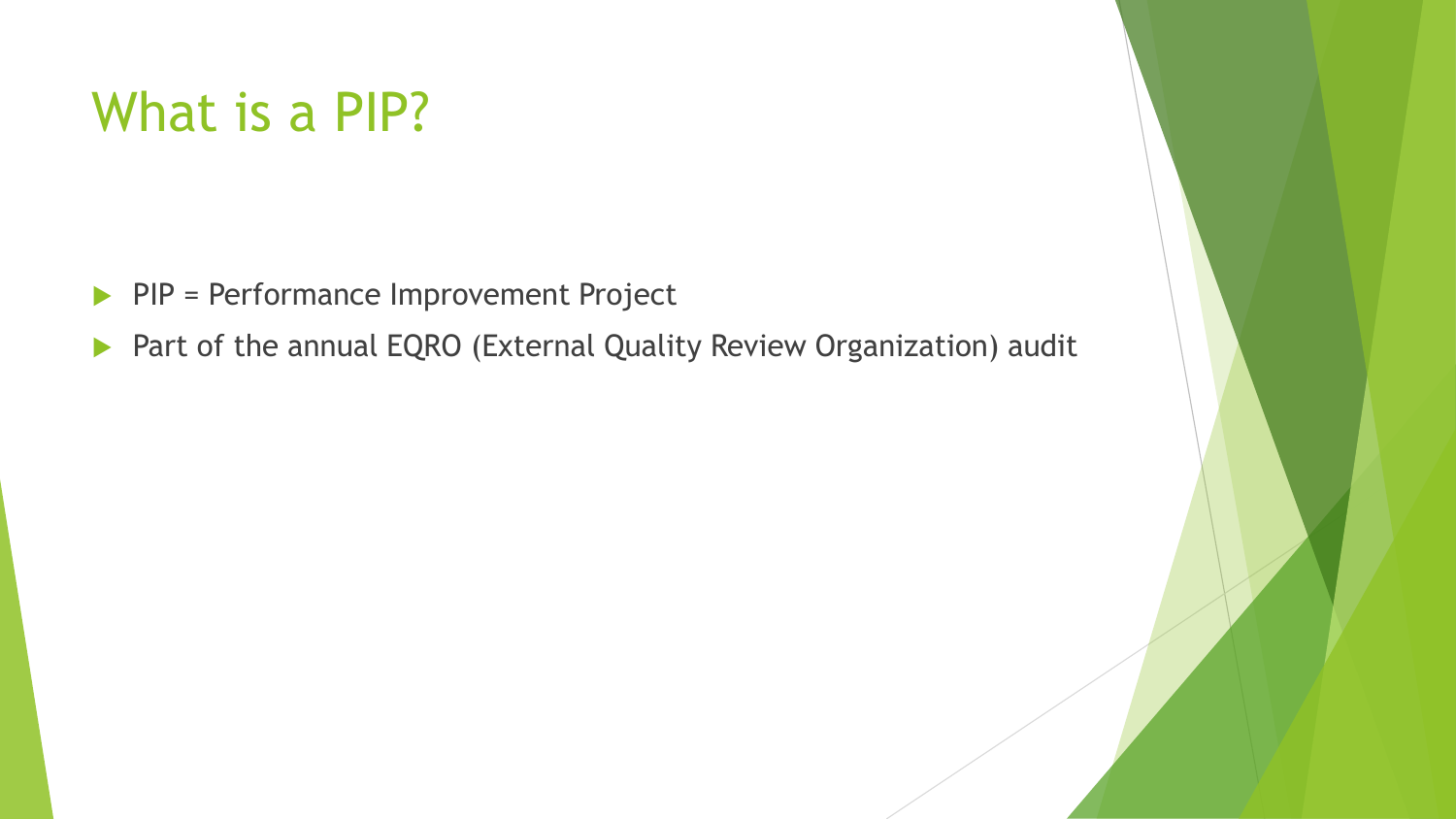# What is a PIP?

- **Purpose of PIP: To assess and improve processes, and thereby** outcomes, of our continuum of care.
- The problem we are trying to address must be supported by data we collect.
- Must complete 2 PIP for DMC-ODS
	- ▶ 1) Clinical PIP: Focuses on a clinical/treatment intervention.
	- ▶ 2) Non-Clinical PIP: Focuses on more administrative/technical interventions.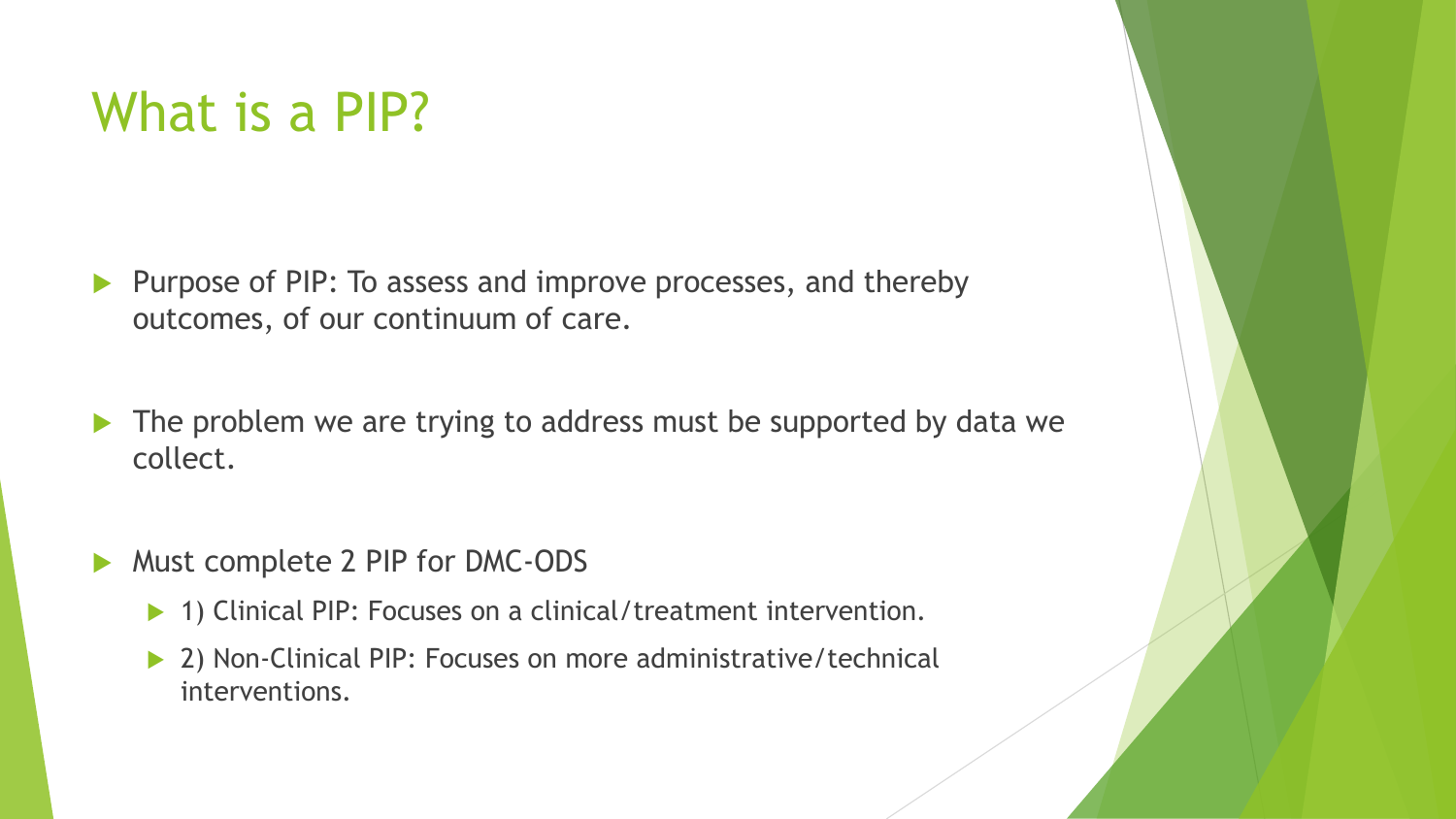# Timely Access to Care

- Ensuring timely access to treatment is critical piece of giving clients the best chance of addressing their needs when they are ready and allows us to meet them "where they are at."
- As a system, we haven't been looking very closely or consistently at this data, but we are now starting to.
- Analysis of our Outpatient Programs and Residential Treatment Programs was done to assess how we are doing as a system with regards to timely access to care.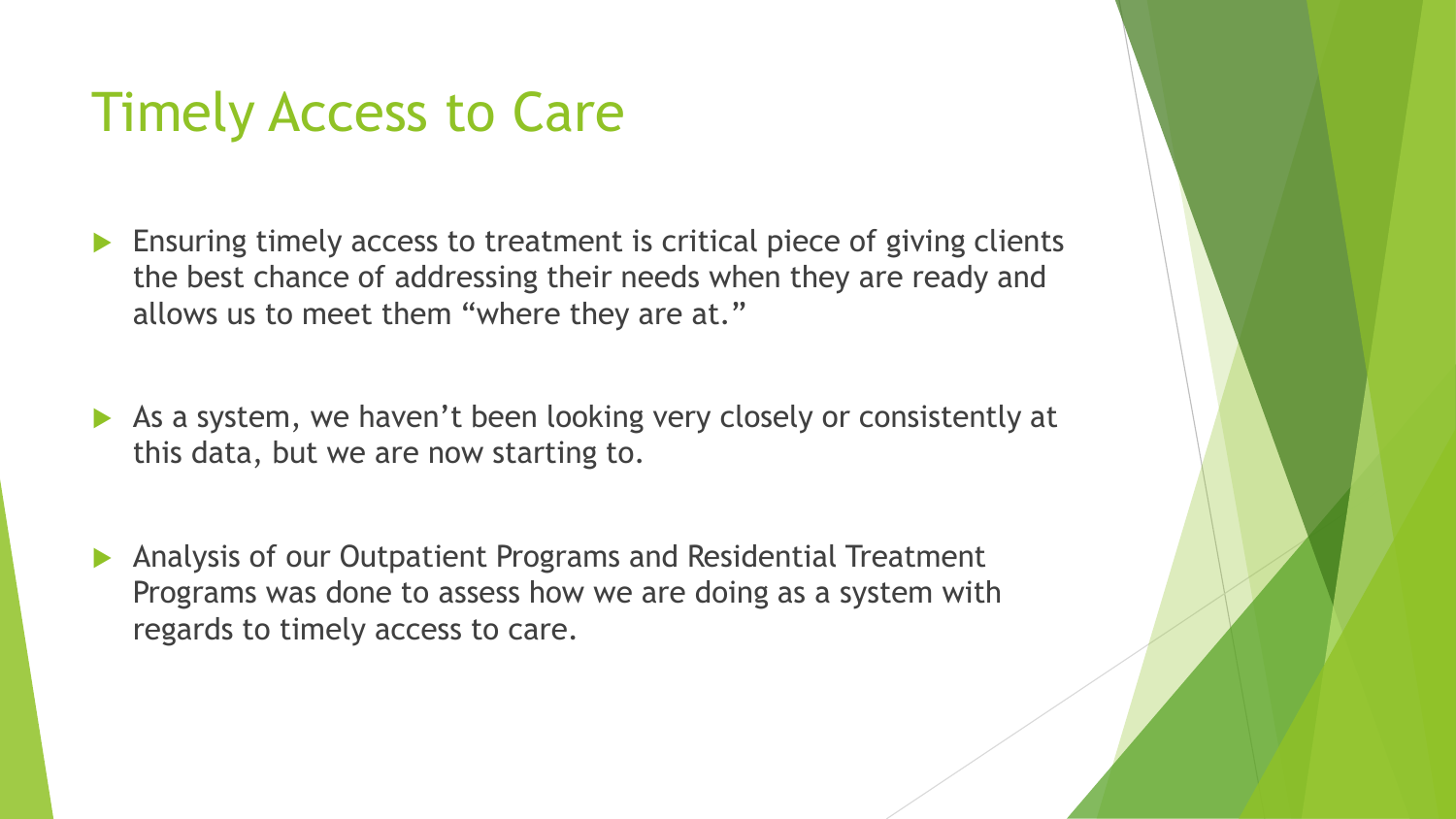# Outpatient treatment

- State Standard = 10 days. It appears we are meeting the state's standard, with an average of 10 days from first request to first appointment. HOWEVER…
	- ▶ Data is inconsistent and we have a lot of missing data that isn't being recorded.
	- Not recording first offered appointment.
	- ▶ Unsure if ALL individuals who request outpatient services are receiving treatment in a timely manner.
- **53% drop-off rate.** This means that 53% of people who requested appointments did not make it to a first face-to-face appointment. (N=202)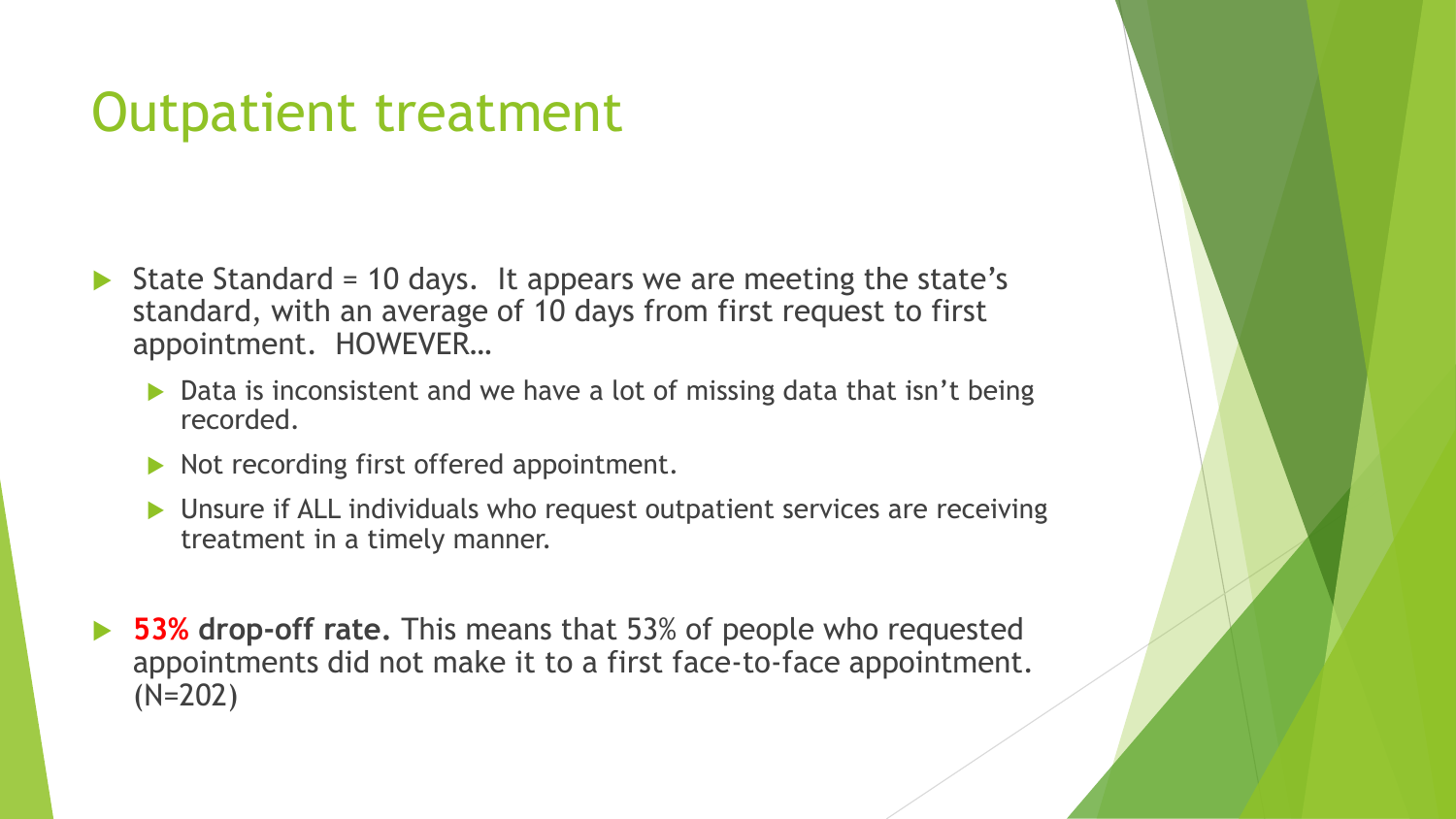# Residential Treatment

- ▶ We have had an improvement in number of days that people waited before being admitted into residential treatment.
	- Average wait-time for FY18-19 was 9 days for men (down 3 days compared to FY17-18.
	- ▶ Women, waited for 5.2 days on average in FY 18/19.
- **40%** Drop-off rate. This means 40% of individuals who requested and received an authorization for residential treatment were not subsequently admitted into a residential treatment program.
	- FY18-19, 611 total authorizations, of which there were 242 who were never admitted into residential treatment.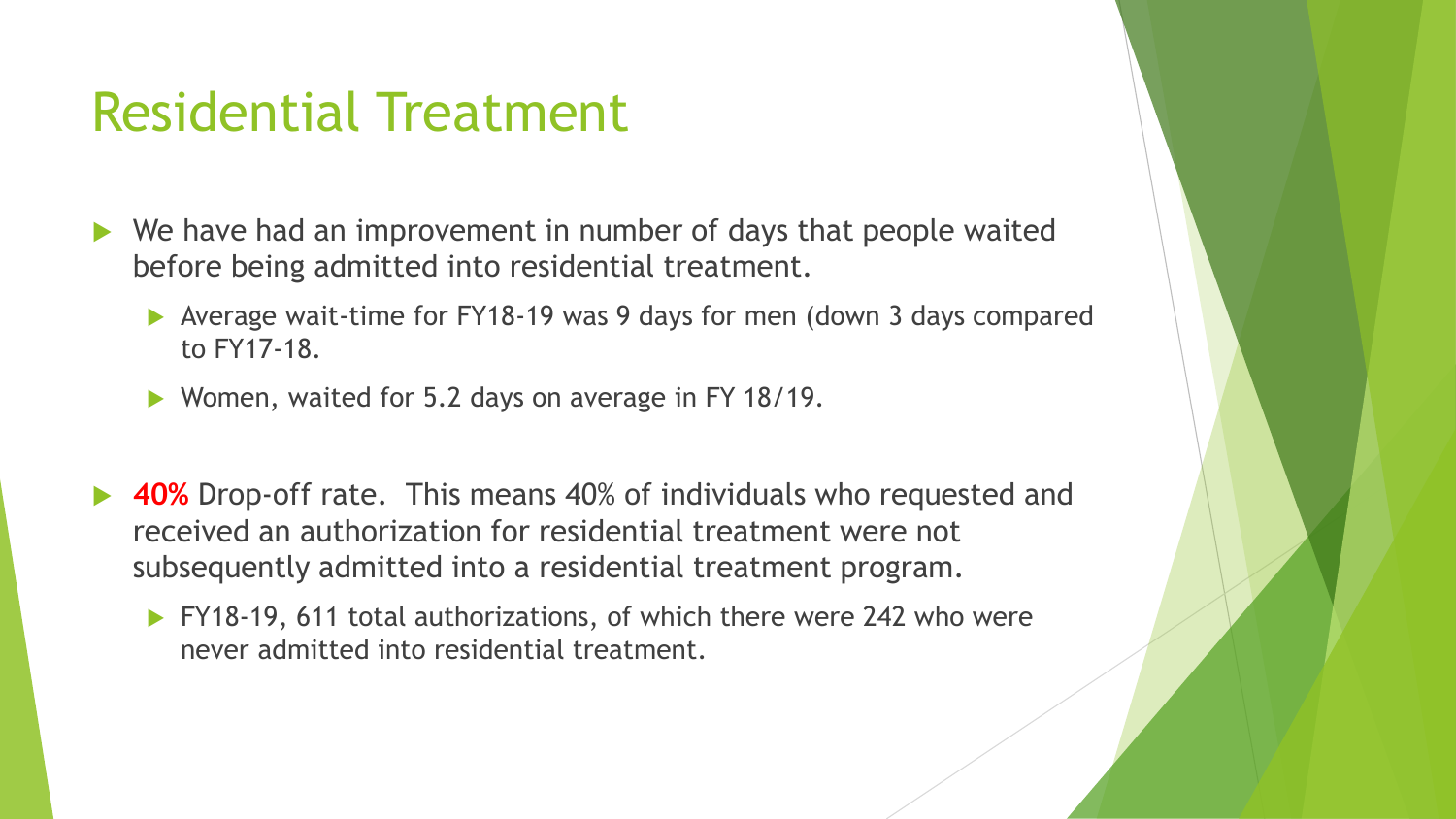### PIP Ideas

- ▶ One PIP to address drop-off rate in Outpatient programs
- ▶ Second PIP to address drop-off rate in Residential Treatment programs

#### Why two separate PIPs?

Reasons for the drop-offs and the interventions that would be applied to address this would be different for each type of program due to the nature of these programs.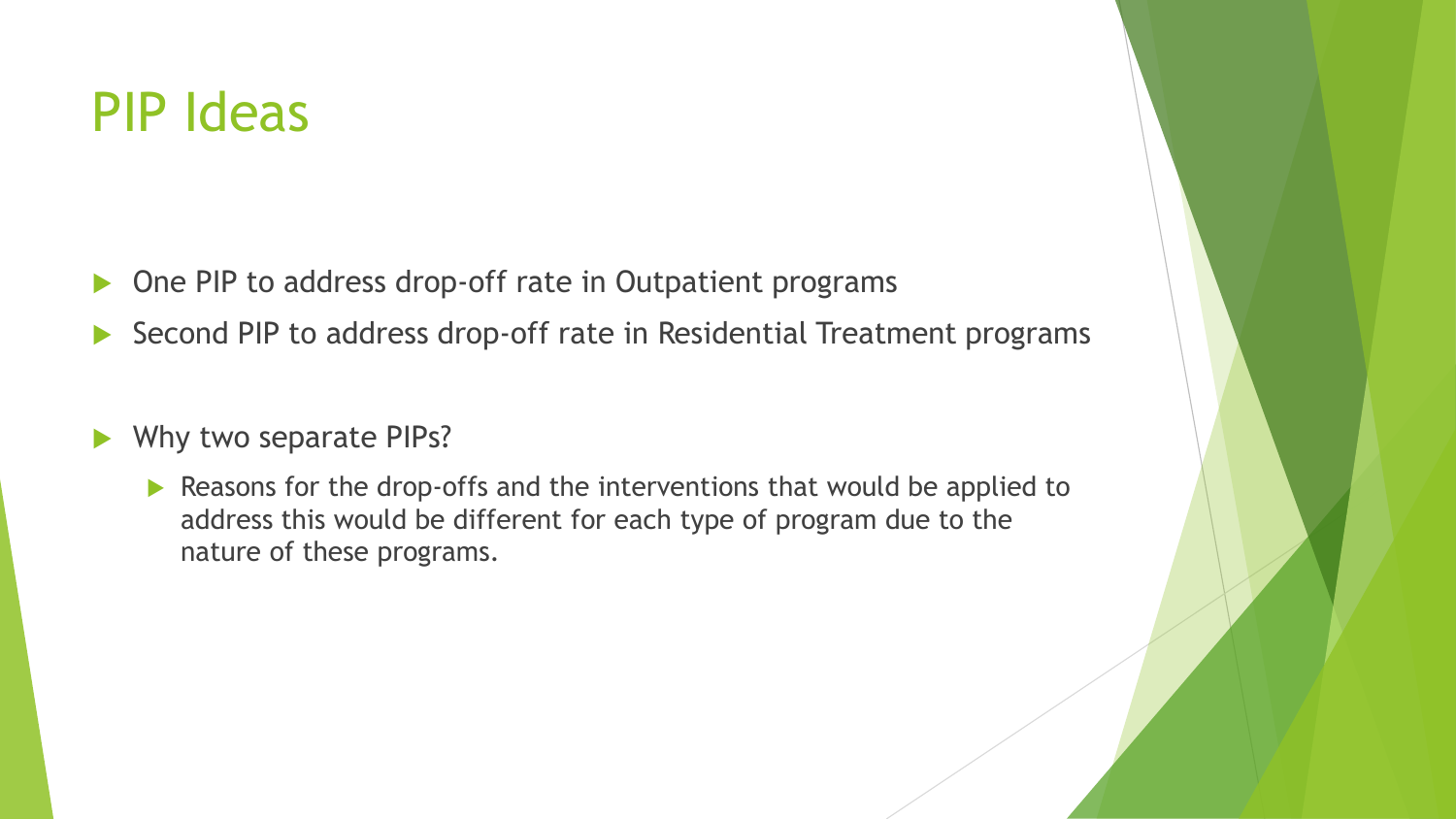# Next Steps

- Explore: Why is this drop-off rate happening? Get stakeholder and provider/staff perspectives.
- Key Informant Interviews
	- Reach out to former potential clients to explore contributors to not making it to the first appointment.
	- **Provide incentives (e.g. gift cards) for participating in the interviews.**
- Feedback from Contract Providers and BHRS staff.
	- **Through face-to-face discussions and/or anonymous survey.**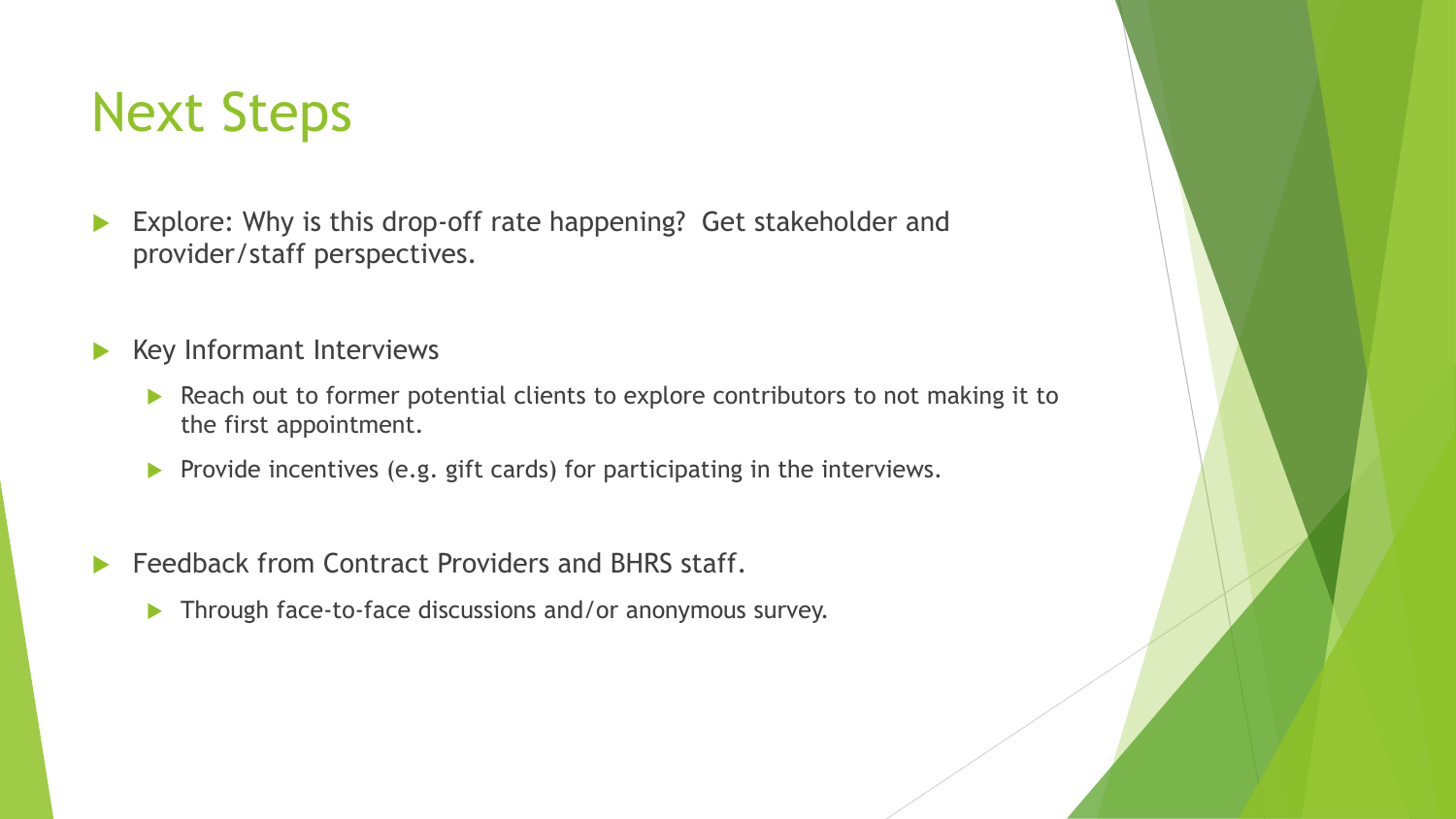# Next Steps

- $\blacktriangleright$  For outpatient programs, look into:
	- Explore why individuals who requested services never made it to a first face-toface appointment.
	- Are appointments being offered in a timely manner? If not, why?
	- Possible interventions that might address barriers to coming to first appointment.
	- What are the gaps in our data? How can we close these gaps?
- For residential treatment, explore:
	- **Possible reasons why people authorized for residential were not subsequently** admitted into residential treatment.
	- **Possible interventions that might reduce the number lost to follow-up and increase** residential admissions after an individual has been authorized for residential treatment.